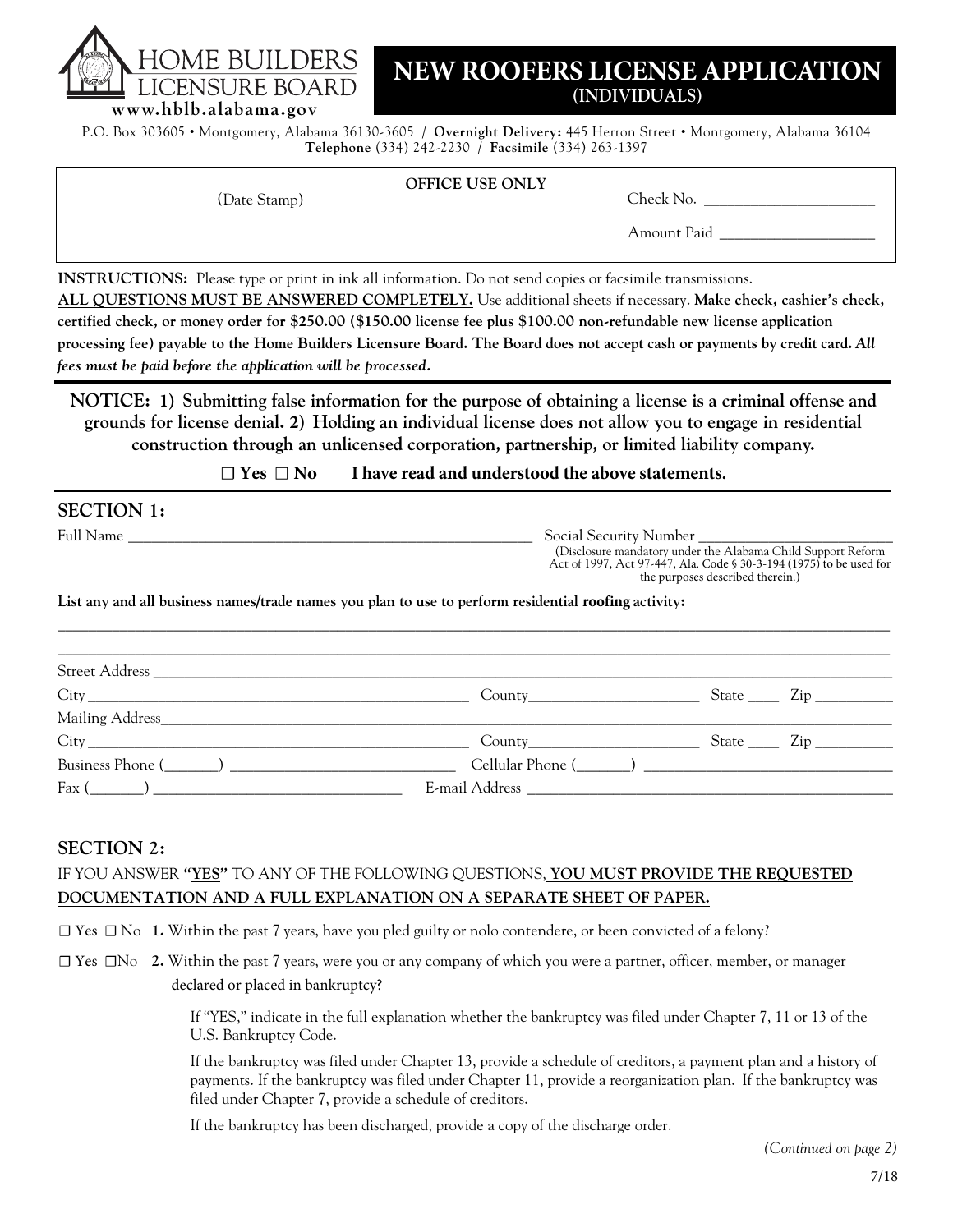### **SECTION 2:** *Continued from page 1*

☐ Yes ☐ No **3.** Within the past 7 years, did you or any company of which you were a partner, officer, member, or manager have any professional or business license revoked or suspended in Alabama or any other state, or have an application for any professional or business license denied in Alabama or any other state?

If "YES," provide a copy of the revocation, suspension, or denial order with your written explanation.

☐ Yes ☐ No **4.** Do you, or any entity of which you are the Designated Qualifying Representative, have any outstanding disciplinary actions before this Board?

If "YES," provide the name of the homeowner involved:

☐ Yes ☐No **5.** Are there any liens for labor or materials filed on any of your work or the work of any company of which you are a partner, officer, member or manager?

> If "YES," provide a copy of the lien filing, and the release of lien if the lien has been released, with your explanation.

☐ Yes ☐No **6.** Within the past 7 years, have you, or any company of which you were either a partner, officer, member, or manager been identified by this Board as an unlicensed builder?

### **SECTION 3: EXPERIENCE AND ABILITY**

**You must affirm and provide the following to satisfy the experience and ability requirements for licensure:**

I currently hold or held, on or before one (1) year prior to the date this application was submitted, a business or occupational license as a contractor issued by a municipality, township, or county in this state.

### **☐ Yes ☐ No I have read and understood the above statement.**

*Attach a copy of the business or occupational contractor's license issued to you by a municipality, township, or county in this state.*

### **SECTION 4: BUSINESS-RELATED FINANCIAL INFORMATION**

A \$10,000 License/Permit Bond must be submitted directly to the Board by the Surety issuing the bond. The bond must name the Board as the Obligee. Applicant must verify that the amount paid for the bond is refundable. In the event that the license application is denied, the Board is not responsible for the cost of the bond.

#### **☐ Yes ☐ No I have read and understood the above statement.**

*A blank bond form is attached for your use or a comparable form issued by the Surety is acceptable. In either case, the bond must be submitted directly to Board by the Surety by mailing to:* Home Builders Licensure Board P O Box 303605

Montgomery, AL 36103-3605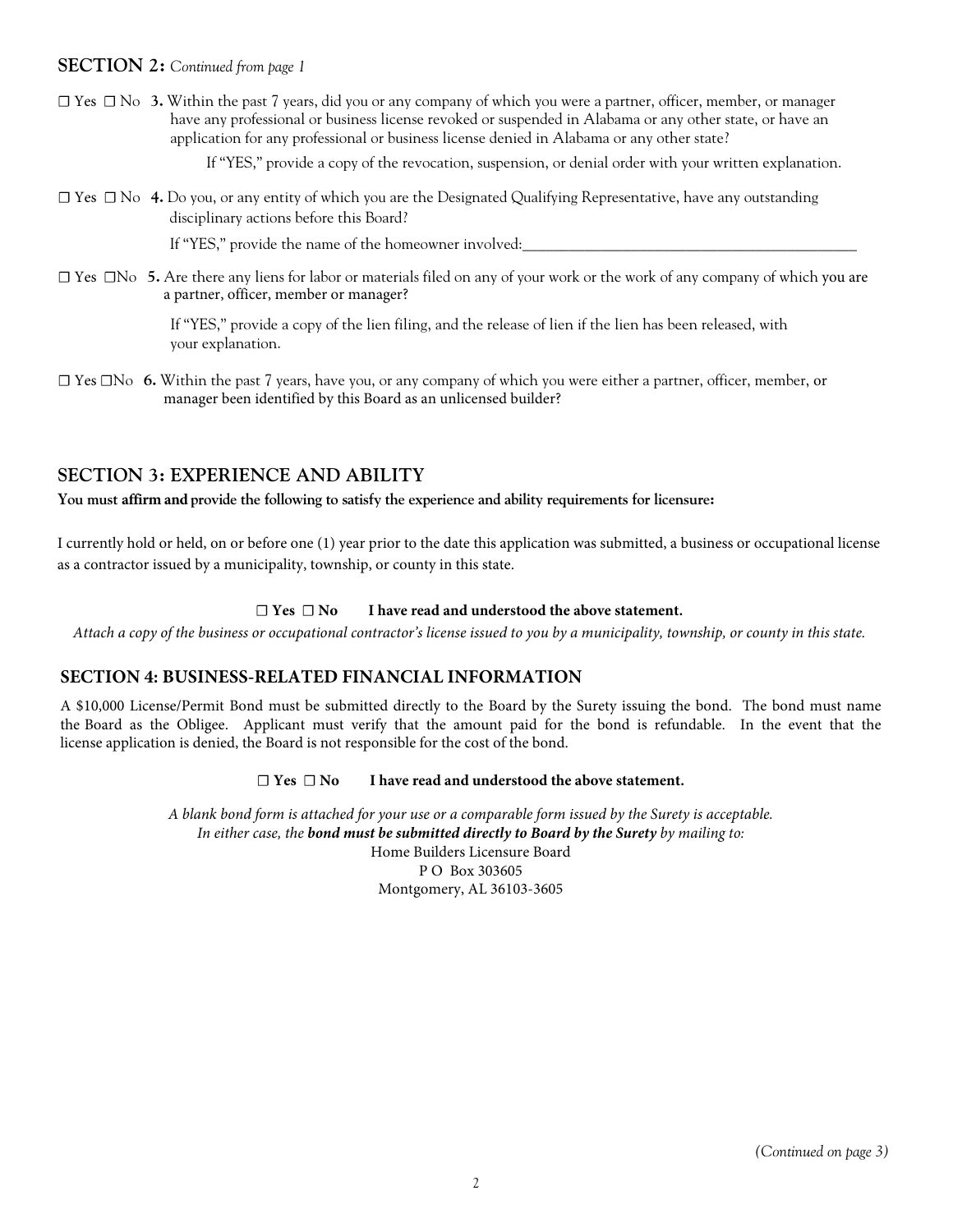# **SECTION 5: CITIZENS AND ALIENS LAWFULLY PRESENT**

This section to be completed in compliance with *Ala. Code* § 34-14A-7 and *Ala. Code* § 31-13-7,29, which provides that an alien's lawful presence in the United States may be verified through SAVE.

This section must be completed by the designated qualifying representative.

**This application will not be processed until the requested documentation is received by the Board.**

## Yes No **1. Are you a citizen of the United States?**

If **"YES,"** please read the declaration below, sign, and provide a legible copy of any one of the documents listed below. If **"NO,"** see question 2, below.

- 1) Driver's License or Nondriver's Identification Card
- 2) Birth Certificate
- 3) Pertinent pages of a valid or expired United States passport (must identify person and show passport number)
- 4) United States naturalization documents or the number of the certificate of naturalization
- 5) Other documents or methods of proof of United States citizenship issued by the federal government pursuant to the Immigration and Nationality Act of 1952, as amended.
- 6) Bureau of Indian Affairs card number, tribal treaty card number, or tribal enrollment number
- 7) Consular report of birth abroad of a citizen of the United States of America
- 8) Certificate of citizenship issued by the United States Citizenship and Immigration Services
- 9) Certification of report of birth issued by the United States Department of State
- 10) American Indian Card with KIC classification, issued by the United States Department of Homeland Security
- 11) Final adoption decree showing the person's name and United States birthplace
- 12) Official United States military record of service showing the applicant's place of birth in the United States
- 13) An extract from a United States hospital record of birth created at the time of the person's birth indicating the place of birth in the United States
- 14) AL-verify
- 15) Valid Uniformed Services Privileges and Identification Card
- 16) Any other form of identification that the Alabama Department of Revenue authorizes . . . to be used to demonstrate of confirm a person's United States citizenship or lawful presence in the United states, provided that the identification requires proof of lawful presence in the United States as a condition of issuance.

### *I hereby declare that I am a citizen of the United States of America.*

**I sign this declaration under penalties of perjury;** making a false, fictitious, or fraudulent statement or representation in this declaration is perjury in the second degree pursuant to *Ala. Code* § 13A-10-102.

Printed Name of Applicant

\_\_\_\_\_\_\_\_\_\_\_\_\_\_\_\_\_\_\_\_\_\_\_\_\_\_\_\_\_\_\_\_\_\_\_\_\_\_\_\_\_\_\_\_\_ Signature of Applicant

Yes No 2. If you are not a citizen of the United States, are you an alien who is lawfully present in the United States?

- If **"YES,"** please read the declaration below, sign, and provide a legible copy of any one of the documents listed below.
- 1) Valid, unexpired Alabama driver's license
- 2) Valid, unexpired Alabama nondriver identification card

\_\_\_\_\_\_\_\_\_\_\_\_\_\_\_\_\_\_\_\_\_\_\_\_\_\_\_\_\_\_\_\_\_\_\_\_\_\_\_\_\_\_\_\_

- 3) Valid tribal enrollment card or other form of tribal identification bearing a photograph or other biometric identifier
- 4) Any valid United States federal or state government issued identification document bearing a photograph or other biometric identifier, including a valid Uniformed Services Privileges and Identification Card if issued by an entity that requires proof of lawful presence in the United States before issuance
- 5) Foreign passport with an unexpired United States Visa and a corresponding stamp or notation by the United States Department of Homeland Security indicating the bearer's admission to the United States
- 6) Foreign passport issued by a visa waiver country with the corresponding entry stamp and unexpired duration of stay annotation or an I-94W form by the United States Department of Homeland Security indicating the bearer's admission to the United States

### *I hereby declare that I am an alien lawfully present in the United States of America.*

**I sign this declaration under penalties of perjury;** making a false, fictitious, or fraudulent statement or representation in this declaration is perjury in the second degree pursuant to *Ala. Code* § 13A-10-102.